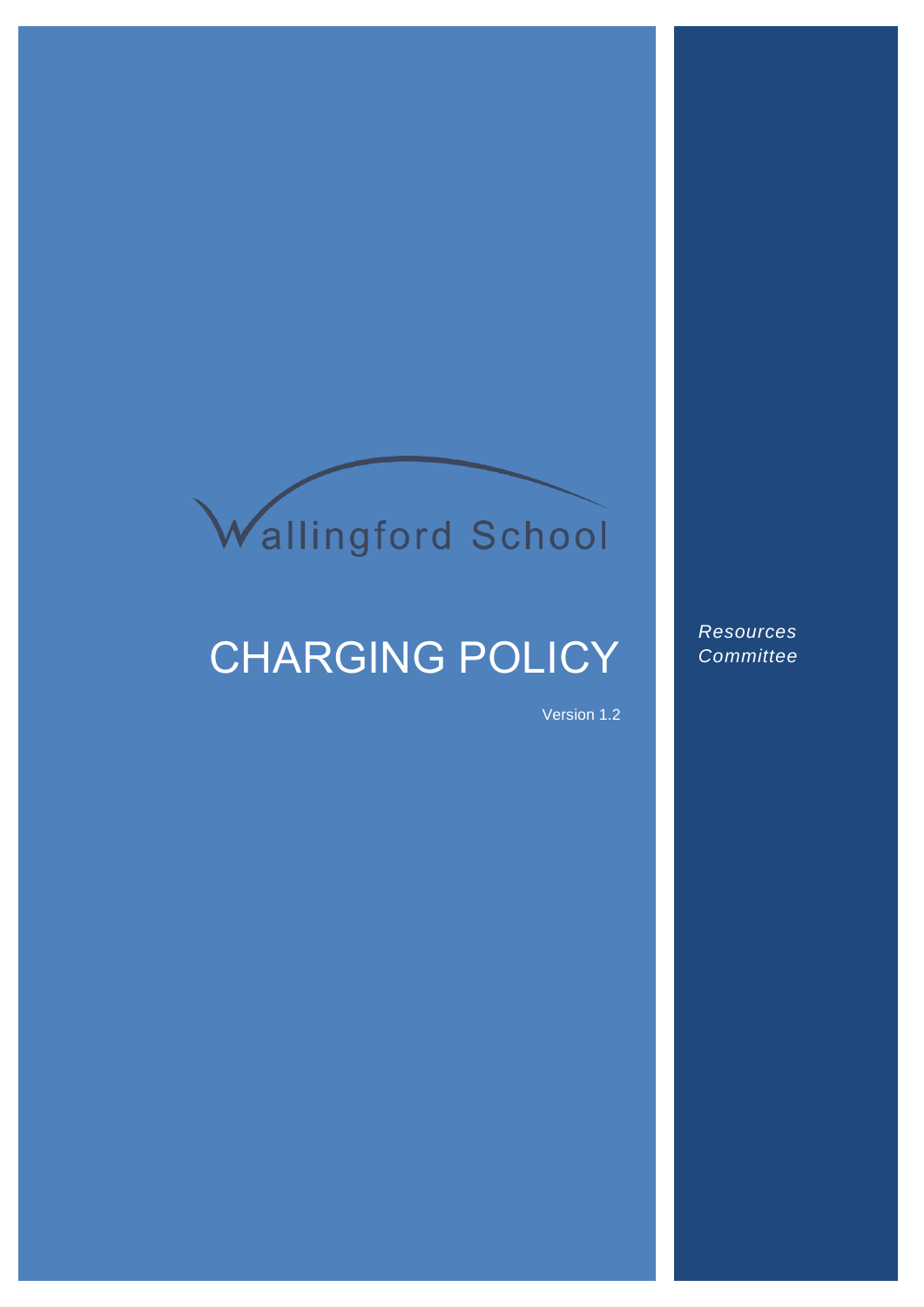

# **Contents**

| 3. |  |  |
|----|--|--|
|    |  |  |
|    |  |  |
|    |  |  |
|    |  |  |
|    |  |  |
|    |  |  |
|    |  |  |
|    |  |  |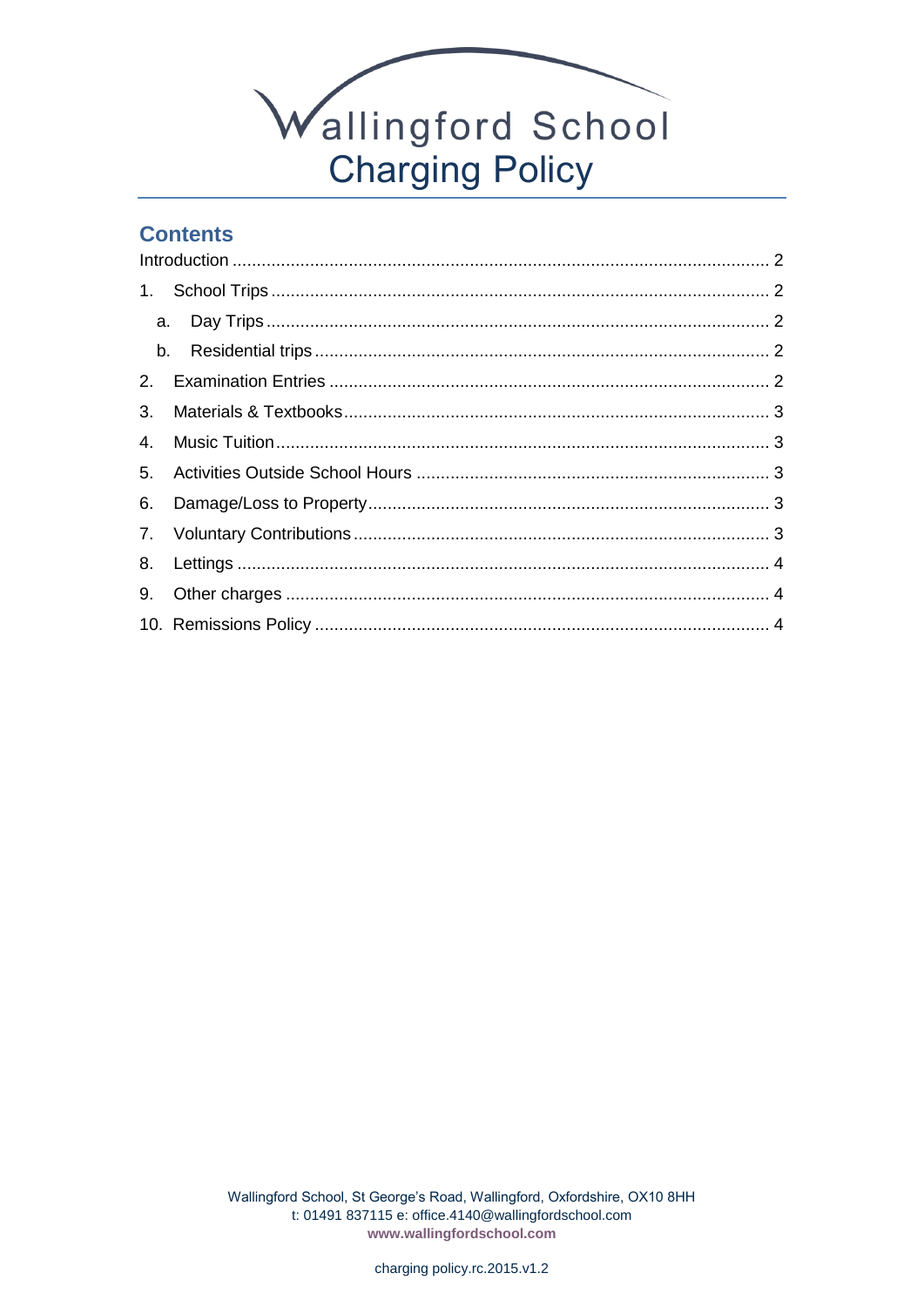

#### <span id="page-2-0"></span>**Introduction**

This charging policy has been compiled in line with DfES requirements and in accordance with s457 of the Education Act, 1996.

# <span id="page-2-1"></span>**1. School Trips**

#### <span id="page-2-2"></span>**a. Day Trips**

No charge will be levied in respect of day trips that take place during school hours or are part of the curriculum.

#### <span id="page-2-3"></span>**b. Residential trips**

- Essential. For residential trips which are essential to the National Curriculum, statutory RE or in preparation for prescribed examinations, a charge will be levied for board and lodging.
- Non-essential. For residential trips which are not essential to the National Curriculum, statutory RE or in preparation for prescribed examinations:
	- $\circ$  if the amount of school time on the trip is less than half of the total time of the trip, a charge will be levied up to the full cost of the trip.
	- $\circ$  if the amount of school time on the trip is half or more of the total time of the trip, a charge will be levied for board and lodging.

# <span id="page-2-4"></span>**2. Examination Entries**

- a. A charge will be levied in respect of examination entries for pupils where the school has not prepared the pupil for the examination.
- b. A charge will be levied in respect of examination entries for pupils where
	- the school has prepared the pupil for the examination and
	- it considers that for educational reasons the pupil should not be entered and
	- the pupil's parent/guardian wishes the pupil to be entered (or pupil him/herself when over 18 years old).
		- o In these circumstances, if the pupil subsequently passes the examination, the school may refund the cost.
- c. A charge may be levied for pupils re-sitting an examination.
- d. A charge will be levied where a pupil fails without good reason to complete the requirements of any public examination where the school paid or agreed to pay the entry fee.
- e. The charge levied in  $b c$  above will be the cost of the examination entry, plus any applicable centre fees.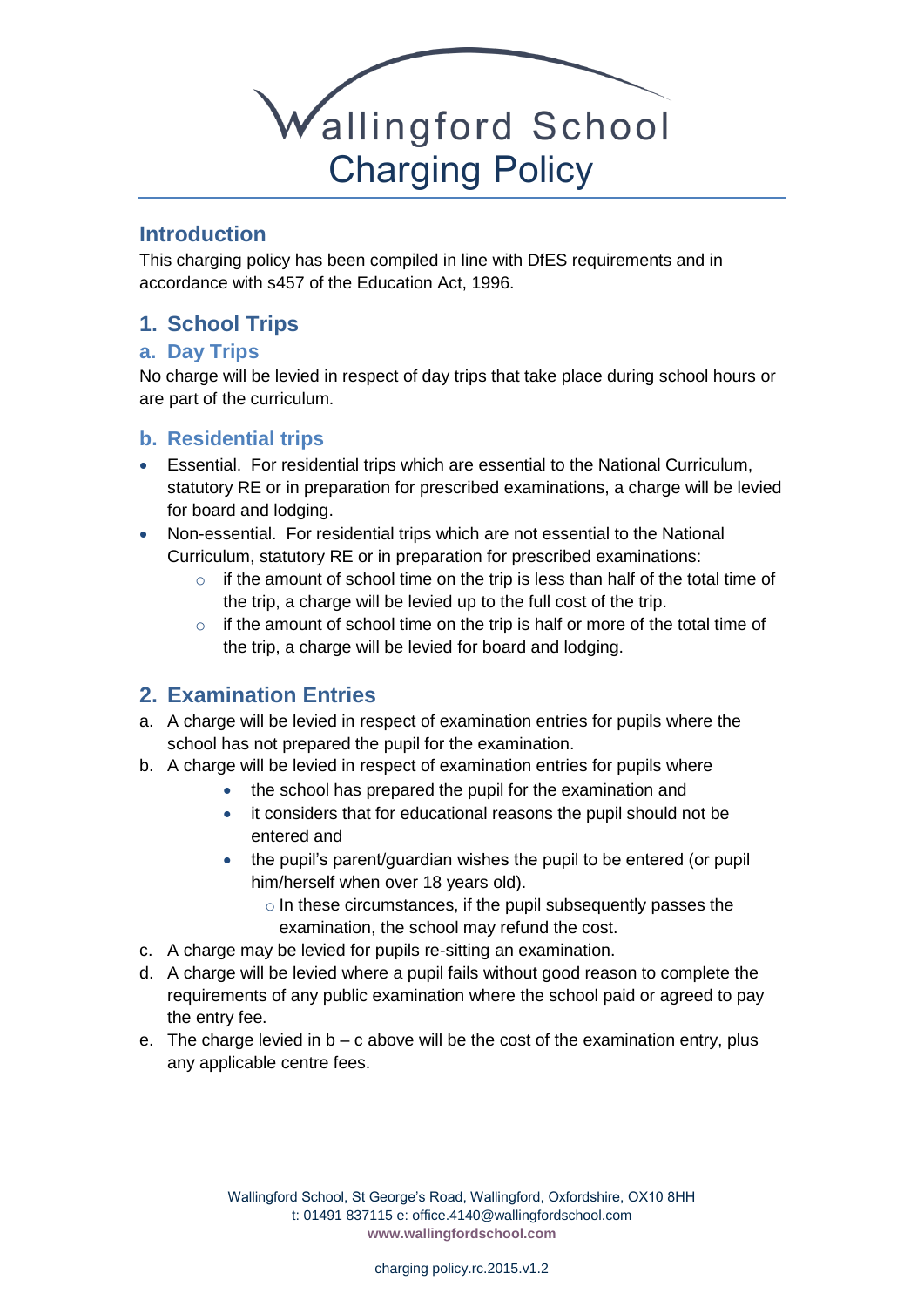

# <span id="page-3-0"></span>**3. Materials & Textbooks**

Where a pupil or parent wishes to retain items produced as a result of art, craft and design, or design and technology, a charge may be levied for the cost of the materials used. In the case of Food Technology, pupils usually provide their own ingredients, but if the pupil forgets, the school provides the ingredients and levies a charge. Textbooks are provided free of charge, but in some subjects, additional revision guides are available, for which a charge is made.

#### <span id="page-3-1"></span>**4. Music Tuition**

The school levies charges in respect of individual music tuition, and group music tuition up to and including 4 persons, if the teaching is not an essential part of either the National Curriculum or a public examination syllabus being followed by the pupil. 50% discount is available to pupils whose families are entitled to free school meals.

#### <span id="page-3-2"></span>**5. Activities Outside School Hours**

- a. No charge will be made for activities outside school hours that are part of the National Curriculum or religious education, or that form an essential part of the syllabus for an approved examination
- b. If a pupil is prepared outside school hours for an examination that is not set out in regulations (the full list of which is available from the school), a charge will be levied for tuition and other costs
- c. For all other activities outside school hours, a charge up to the cost of the activity will be levied.

#### <span id="page-3-3"></span>**6. Damage/Loss to Property**

- a. A charge will be levied in respect of wilful damage, neglect or loss of school property (including premises, furniture, equipment, books or materials), the charge to be the cost of replacement or repair, or such lower cost as the Headteacher may decide
- b. A charge will be levied in respect of wilful damage, neglect or loss of property (including premises, furniture, equipment, books or materials) belonging to a third party, where the cost has been recharged to the school. The charge to be the cost of replacement or repair, or such lower cost as the Headteacher may decide.

# <span id="page-3-4"></span>**7. Voluntary Contributions**

Where the school cannot levy charges, and it is not possible to make these additional activities within the resources ordinarily available to the school, the school may request or invite parents to make a contribution towards the cost of the trip. Pupils will not be treated differently according to whether or not their parents have made any contribution in response to the request or invitation. However, where there are not enough voluntary contributions to make the activity possible, then it will be cancelled.

> Wallingford School, St George's Road, Wallingford, Oxfordshire, OX10 8HH t: 01491 837115 e: office.4140@wallingfordschool.com **[www.wallingfordschool.com](http://www.wallingfordschool.com/)**